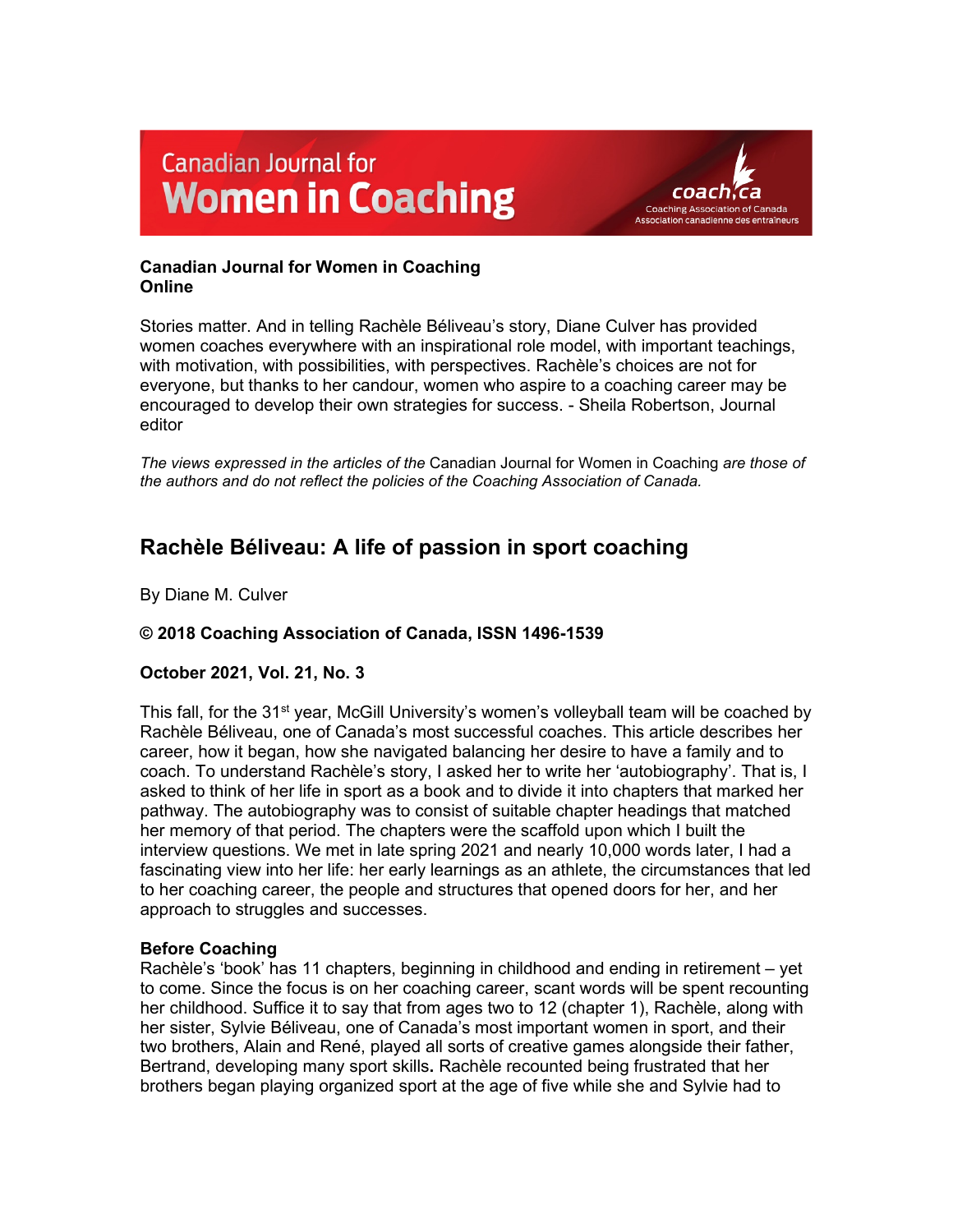content themselves with attending games with their parents to support the boys. There were no teams for girls to play organized sport (chapter 2).

"I was the oldest and I had to wait much longer to be able to play in organized sport, because there just wasn't anything available for women … my brothers were playing hockey, and I was sitting in the arena and watching … and I was like, 'Why can't I do that as well?'" Rachèle was frustrated, but she said it "developed something in us that when we started playing, we couldn't stop … Whereas my brothers stopped sports way earlier than my sister and me … in the end, we made our lives in sport, and they did something else." It started as "a desire in the beginning and became a passion."

Not until Grade 7 (chapter 3) could Rachèle participate in organized sport and then she played every sport possible. "I stepped up no matter what sport … I loved to play," she said. She was awarded the MVP for all sports in her first year in high school.

It was in high school (chapter 4) that Rachèle had her first qualified coach. She chose volleyball because at the higher levels of competition, volleyball was the best organized (chapter 5). Rachèle's determination at this young age is noteworthy: Despite her short stature, she recognized that volleyball offered her the most developmental opportunities. Eventually she made the provincial and Canada Games teams (chapter 6) and finally the National Team (Olympics 1984, world championships 1981 and 1986, and FISU 1985 [International University Sports Federation] (chapter 7).

Those who study coach development have long recognized that most coaches begin to learn about coaching as an athlete. And so it was for Rachèle. She was determined to make the national team. "… they would tell me I was too small, but somehow I kept pushing … I was skilled, but not tall, so I had to compensate by having a perfect game … And I had a position, setter on the court, similar to a quarterback in football. You run the game, you run the plays … I became very tactical about the game."

This last statement is important, especially looking forward to Rachèle's coaching career.

"… we talk about physical skills, but I think being able to understand the game is a skill we underestimate, the tactical part, the analysis. It was one of my strengths to be able, as I played, to analyze the game and make decisions, hopefully good decisions." Asked what drove her to study the tactical side of the game, Rachèle reflected: "I would watch games as much as I could … I watched a lot of other sports. Sometimes you don't realize it, but when you see another sport, it can help you within your own sport." She also noted that coaching at the time was not like today. "We would never have a meeting with coaches; we learned through the practices and what they asked us to do."

In chapter 8, Rachèle made the decision to make her life in sport. Not wanting to be a teacher, she took a master's degree focusing on science, physical education teaching and coaching. She remembers being told that she would not get a coaching job.

"And, if I had listened to everybody, I would have chosen another field, but I kind of didn't listen. At the same time, I said: 'I'm going to prepare as best as I can'… as I was doing my degree, I was playing a lot … on the national team … I also took some coaching levels in preparation and completed Level 3 NCCP."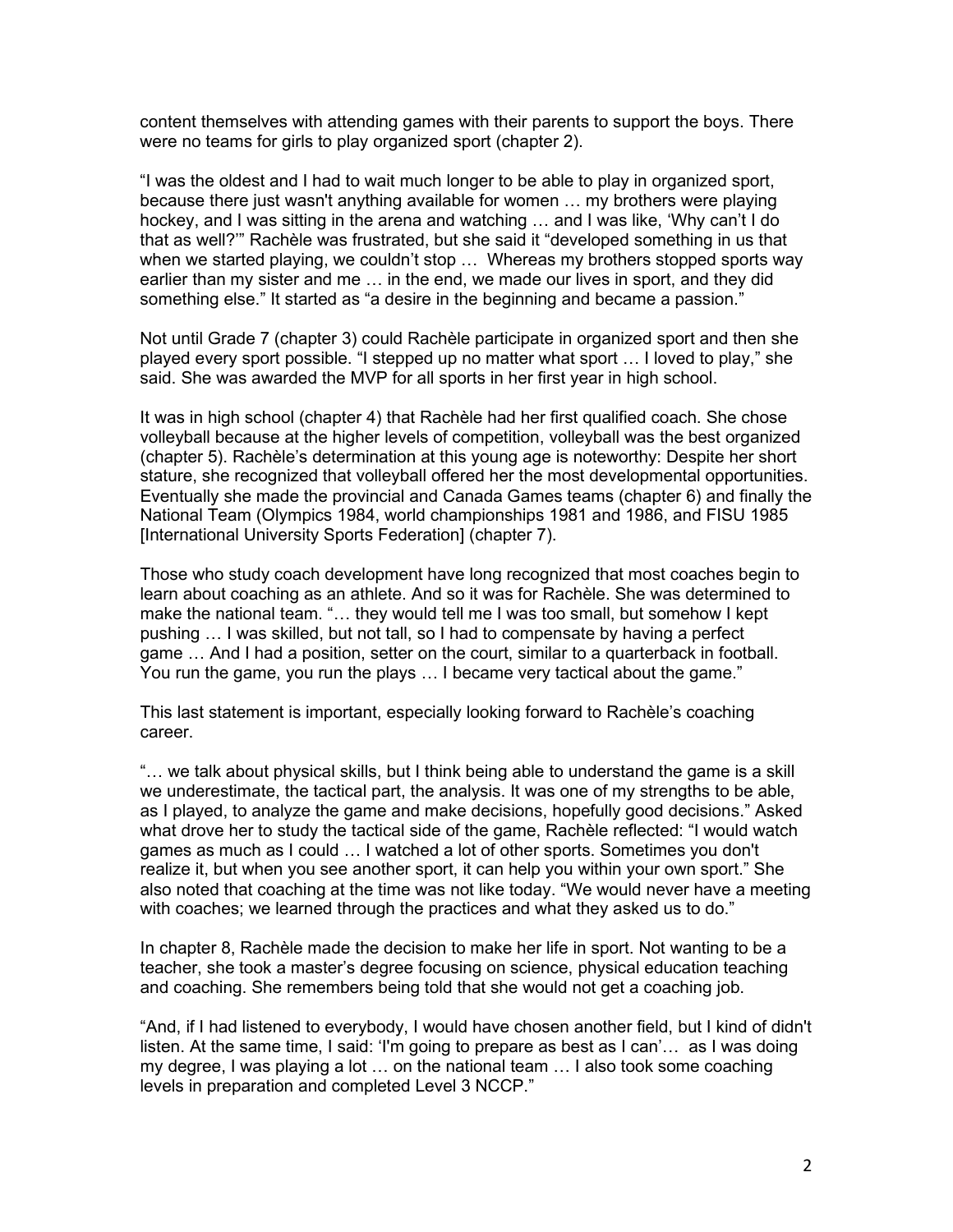# **A Coaching Career Begins**

Rachèle transitioned from athlete to coach in September 1988 (Chapter 9), coaching her volleyball club in Sherbrooke, Que. Success came quickly with the club lacing second at provincials and fifth at nationals in year one, and winning both championships in year two. Her chapter heading was: "Respect my personality and do not imitate winning coaches (old pattern)".

Two years later, Rachèle was asked to be an assistant coach on the provincial team. Then, in 1991 (chapter 10), a combination of circumstances led to her being solicited by McGill University, which was starting a uSport women's volleyball program and wanted a woman as a full-time head coach. Feeling that McGill was not strong in volleyball, and reluctant to move from her home in Sherbrooke, she did not apply even though both Volleyball Québec and Volleyball Canada had suggested her.

"Then I received a phone call from the athletic director (AD) Robert Dubeau who asked why I didn't apply." She thought: "Maybe I should apply … he was trying to convince me it was going to be a good job … He said: 'If you apply, you can go also on a woman's leadership program, where if we hire a woman, there would be financial support." She applied, was accepted for the leadership program offered by the Canadian Association for the Advancement of Women and Sport and Physical Activity (now Canadian Women and Sport) and, with trepidation, moved with her husband to Montréal to begin her career at McGill. "I had never been to the campus, I was coming from a program where we were winning a lot … and I came to coach a program that we started at Day 0."

# **Full-Time Coaching and Family**

Despite concerns about her new position, Rachèle and her husband Alain also wanted a family. She was 30 years old; it was time. "We had a big decision: Do we go for a baby now or not? I just got hired. We thought, let's try it. And if it works… I'm going to deliver in the offseason, and then I'll be able to start next season. And it worked! I had been hired for two months, and I went to my boss announcing I was pregnant. You should have seen his face! So, I said: 'I'm going to deliver in the offseason, and I'll be able to start next season, so just give me my summer to recover … And three years later, we had the second one … in the offseason. So I didn't stop everything except for the summer, and we had the family in this way as well as doing something new, in a new place, in a new city.'"

Being a hard worker and organized were factors in Rachèle's ability to get the job done. But her motivation and passion for the work is also evident. "I felt like I was fortunate to have a job in coaching. And I was going to get organized around that! … I was not afraid of being a mother and giving my best at the same time and sometimes the kids, Alexandre and Isabelle, followed in the gym. And this is something I'm really proud of: their capacity to adapt to situations, because they could sleep in the corner of the gym with the balls and the whistle of the ref ... So yeah, we made it through."

'We' here is important. The adage 'it takes a village to raise a child' seems apt. Rachèle made it work by working hard, being organized, and doing a good job. Notwithstanding, she herself used the word 'we' when talking about making it work. She and her husband organized their work schedules as best they could around childcare, trying to have at least one of them at home as much as possible. Rachèle would usually work from noon until about 8 pm and her husband a normal working day. This left the children only four or five hours in childcare. But as Rachèle stated (and many families will relate to this): "It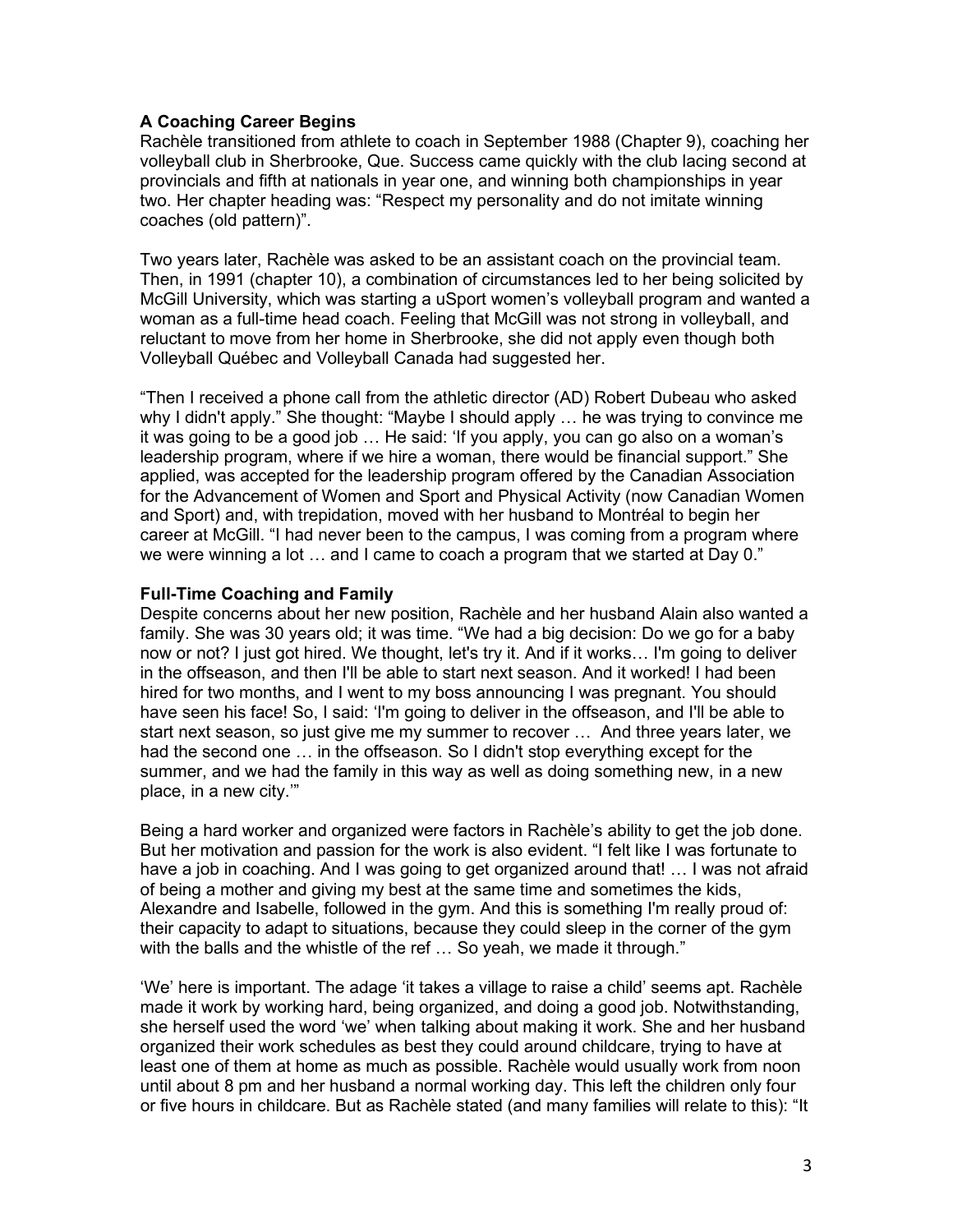was quite easy from the age of zero to five … It got tougher when the eldest started school … and I tried to adjust my time to his time. It was the toughest time when they were in elementary school."

Once her children reached high school, Rachèle decided she would be home before they went to bed. She told her athletes that as soon as practice ended, she was going home. Moreover, she asked the AD for the earliest practice time: "To consistently practice in the 4 to 7 pm slot time, and not 6 to 8 pm or 8 to10 pm really helped." She said the AD understood. "And I didn't complain; I did my job like I had to do." Pre-season tournaments and camps were the most difficult for leaving the children but travelling to games was usually at most an overnight trip and her children adapted.

An important, deliberate decision Rachèle made was to remove herself from the summer programs such as the FISU Games and the National B team program. She did this to have balance. "You're not going to have a balance with the family on a weekly basis … but it worked on a yearly basis. As they were getting older, they knew that October, November, January, February, March were very busy months. September, December, April would be okay months, and the summer months would be easy. And I would always be with them."

Rachèle's children are now coaching, and this is satisfying, "At some point I felt … guilty. But kids can adapt. And now I don't feel as much guilt because they are doing what I'm doing so, it probably wasn't that bad!"

Asked if she had any role models such as women coaches raising a family, Rachèle said: "No. I was the only one. I saw some other women coaches, but they didn't have a family; most were single ... I think I was, in my sport ... the first one coaching full-time with a family."

#### **Being true to herself**

Another of Rachèle's chapter titles was transitioning from being a female athlete always coached by men (chapter 10). Thirty years later, this remains nearly always true "anyway in Quebec. The other provinces might have been coached by a woman before, but I would say the majority, from what I know … not. In Quebec, it's 100% men for sure, because they're all coming from CEGEP, division one; it's all men coaches."

What did this mean for Rachèle? Some of her athletes were used to being yelled at. "And then they're coming here and, 'No, no, what's the problem?' You find a solution. I'm going to help you … And, 'Oh, you're not going to yell at me?' 'Maybe yes, maybe one time, not all the time'". Even now some athletes are destabilized by her approach, but by the end of the first year most are comfortable.

Maintaining her coaching approach was essential for Rachèle. "Because my voice is not loud, often when I'm going to talk, they have to come closer to hear, which is not bad … that wasn't my coaching style, and this is something I wanted to respect." She would tell her athletes: "I have the knowledge, the technical, the tactical; I can make you a really great player. And I will be able to adapt to you. Most of the time, I will adapt more to the athletes than the athletes will adapt to me. But I'm not going to change my personality. No way … I could change something about which I'm not happy, which I need to improve. What I'm saying is that I want to be me, and I want to be comfortable in what I'm doing. I don't want to be anybody else!" This hard line about remaining authentic to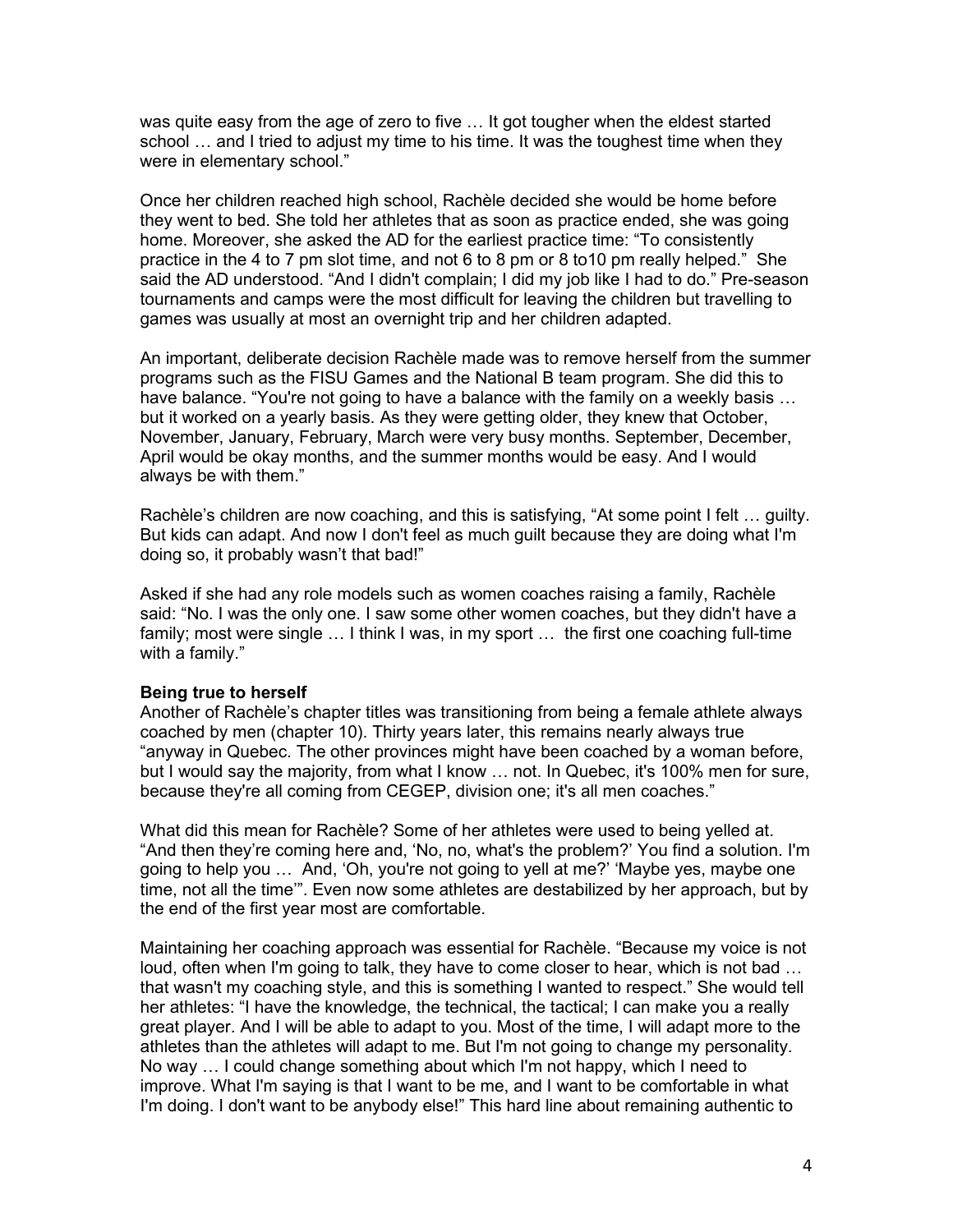who she is has almost certainly carried Rachèle through the decades. She also said that if it [her approach] was not working, she might have changed, but "in the end, we were improving, we were performing; the people loved it. They were coming back. So why should I try to change something if it's the way that it's working best for me?"

Rachèle does not believe she has faced many really difficult challenges. She feels being adaptable has helped. Recruiting athletes was a worry for a while. With a family, she could not recruit like other coaches who were, "at every gym, every tournament, every weekend." Rachèle wanted to be able to see her children play sports, meaning she had to be smart and selective in her recruiting process. At first, she focused only on CEGEP players and then only on those who were likely to want to be in Montréal. She now has other people doing some recruiting for her. "But you have to choose …The balance. Do you go all in to recruit the best and to win two nationals and lose your family?"

Reflecting, Rachèle said: "I think we've had good success with our program. We're not the best team but we are certainly a very competitive team. The athletes enjoy the experience with us. They graduate, and most of the time, they come back, and they appreciate [their experience] … for the majority, it's their last experience playing highlevel volleyball." A few players made the national team, and one went to the Olympics in beach volleyball. For Rachèle, the overall athlete experience and respecting their lives as students is essential. As she noted, most McGill students go into business, science, or other careers beyond sport.

#### **Women in Coaching – Progress?**

Asked about progress in terms of the number of women coaches, Rachèle said: "I think, overall, it's better today, if I look across Canada. When I started, we were less than five. When I had kids, I was the only woman coach with a family. It took at least 10 years to have another in volleyball …"

Retention, however, is an issue: "Retention of women coaches is not as easy. Yes, we have some and they're going to be there maybe five years, six years, and then move on … I can name you three women in Canada who have been there for over 25 years. One has a family, and the other one does not, but we're still there". Asked about her potential successor, Rachèle cannot suggest a woman who would be willing and ready to take her position.

#### **Retirement – Still to Come**

Prior to the COVID 19 pandemic, Rachèle thought 30 years might be a good stopping point. But now she says "it might take 31 years to do 30 seasons". She has not made a decision about her retirement, but it won't be in 2021, "I think next year I should be back if we have a season. Because I wouldn't want to finish my career with COVID".

However, she is preparing slowly. "I have not set a time; and even my athletes know it because they ask: 'If I come to McGill, how many years will you coach me? One? Zero?' "I used to say: Two, three years. Now I'm saying, if I still have the passion, and you are still committed to the program, and you work … it will be fun for me. If my team becomes a nightmare to coach. I'm gone. I have done enough; and somehow they know that. The last two years were super nice [laughing]. But there's no date…. It's really hard for me to say this is it. At the same time, I know it's going to come, one day, but ..."